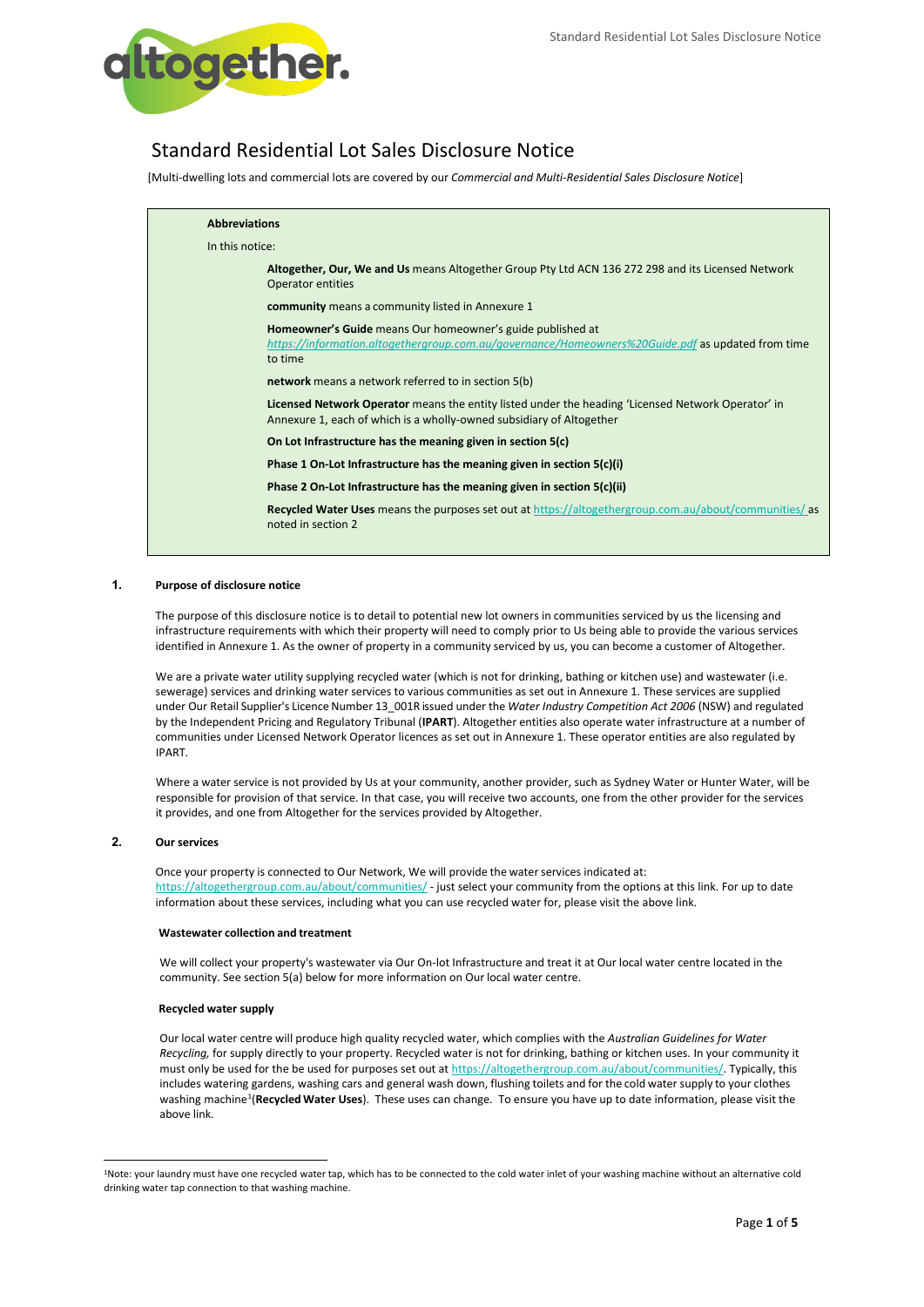

For more information about the provision of these services, please refer to Our *Homeowner's Guide.*

# **3. Customer registration, connection and fees**

To receive Our services, you need to first register with Us as a customer and follow the steps detailed below to connect to Our network. The process for connection, which includes obtaining a connection certificate, begins before you start construction of your new home, so take careful note of the process set out below.

Before you move into your new home within Our network, you will need an occupation certificate from your local council or your private certifier. To apply for the occupation certificate, you will first need to show that your new home is fit for occupation. This must include a working wastewater system, confirmed by a connection certificate issued by Us. We won't issue a connection certificate unless you demonstrate that your home has complied with Our requirements and has then been connected by Us to Our network. This connection will include installation of the Phase 2 On-Lot Infrastructure described in section 5(c)(ii), including the pump to be located in Our tank located on your property and the commissioning of the associated control system.

#### **(a) Registration and fees**

Prior to starting construction, you must register as a customer of Altogether at <https://altogethergroup.com.au/forms/move-in/postcode/> or by searching under 'connections' in Our Help & Support Centre. For further information about the applicable fees and charges please visit <https://askus.altogethergroup.com.au/hc/en-us/articles/900005026883-Community-fees-and-charges-water> and select your community.

#### **(b) Altogether building approval**

Compliance with Our On-Lot Infrastructure and other requirements (described in section 5(c) below and more specifically on Our website) is a condition of the development consent issued by your local council or your private certifier for the construction of your home and a condition of Us connecting you to Our Services.

Before you start building, you must obtain Our written approval by following the process at [https://askus.altogethergroup.com.au/hc/en-us/articles/900004827163-Building-Plan-Stamping-DA-Approvals-.](https://askus.altogethergroup.com.au/hc/en-us/articles/900004827163-Building-Plan-Stamping-DA-Approvals-) Within 10 business days (or such longer time as may be reasonably required by Us) after receipt of the required documentation, We will provide any comments We may have to the extent to which they relate to Our On-Lot Infrastructure requirements.

If We tell you that We do not approve the documentation, you must amend it to address any of Our comments. You must then submit the amended documentation to Us, and the process will reapply in relation to such amended documentation.

If you have not complied with Our On-Lot Infrastructure and other requirements, We will not install the Phase 2 On-Lot Infrastructure. (When you purchase your property, your property already contains the Phase 1 On-Lot Infrastructure which is required to facilitate the connection to Our network).

### **(c) Building your home**

You must ensure that your home is built in strict compliance with Our approval referred to in paragraph (b) above. If they are not, then We will require compliance, and this may delay the completion of your new home.

You must ensure that all contractors involved in the construction of your home (e.g. builder, plumber, electrician and landscaper) are aware of and follow the instructions set out in the guides published at *[www.altogethergroup.com.au](http://www.altogethergroup.com.au/)* including a[t https://askus.altogethergroup.com.au/hc/en-us/articles/900003911306-Builders-plumbers-electrician-home](https://askus.altogethergroup.com.au/hc/en-us/articles/900003911306-Builders-plumbers-electrician-home-owners-and-landscaping-guides-)[owners-and-landscaping-guides-](https://askus.altogethergroup.com.au/hc/en-us/articles/900003911306-Builders-plumbers-electrician-home-owners-and-landscaping-guides-) as updated from time to time.

In communities where We supply drinking water, We will supply drinking water and a meter for construction purposes. In communities where We don't supply drinking water, your builder will need to separately arrange for drinking water during construction.

If you contract a project home builder for construction of your new home, they will usually manage the connection process and pay any relevant fees on your behalf. When negotiating your home building contract, ensure that you are clear whether the applicable Infrastructure, Connection and other fees for your community set out at [https://askus.altogethergroup.com.au/hc/en-us/articles/900005026883-Community-fees-and-charges-](https://askus.altogethergroup.com.au/hc/en-us/articles/900005026883-Community-fees-and-charges-water)[water](https://askus.altogethergroup.com.au/hc/en-us/articles/900005026883-Community-fees-and-charges-water) are included within the package price.

#### **(d) On-property plumbing**

To ensure that all internal and external Recycled Water Uses are connected and plumbed to your home appropriately, you must make sure that your builder and/or plumber follows Our *Plumber's Guide* published at [https://information.altogethergroup.com.au/governance/Plumbers%20Guide.pdf.](https://information.altogethergroup.com.au/governance/Plumbers%20Guide.pdf)

# **(e) Connection**

When construction of your home has been completed in strict compliance with Our approval referred to in paragraph (b),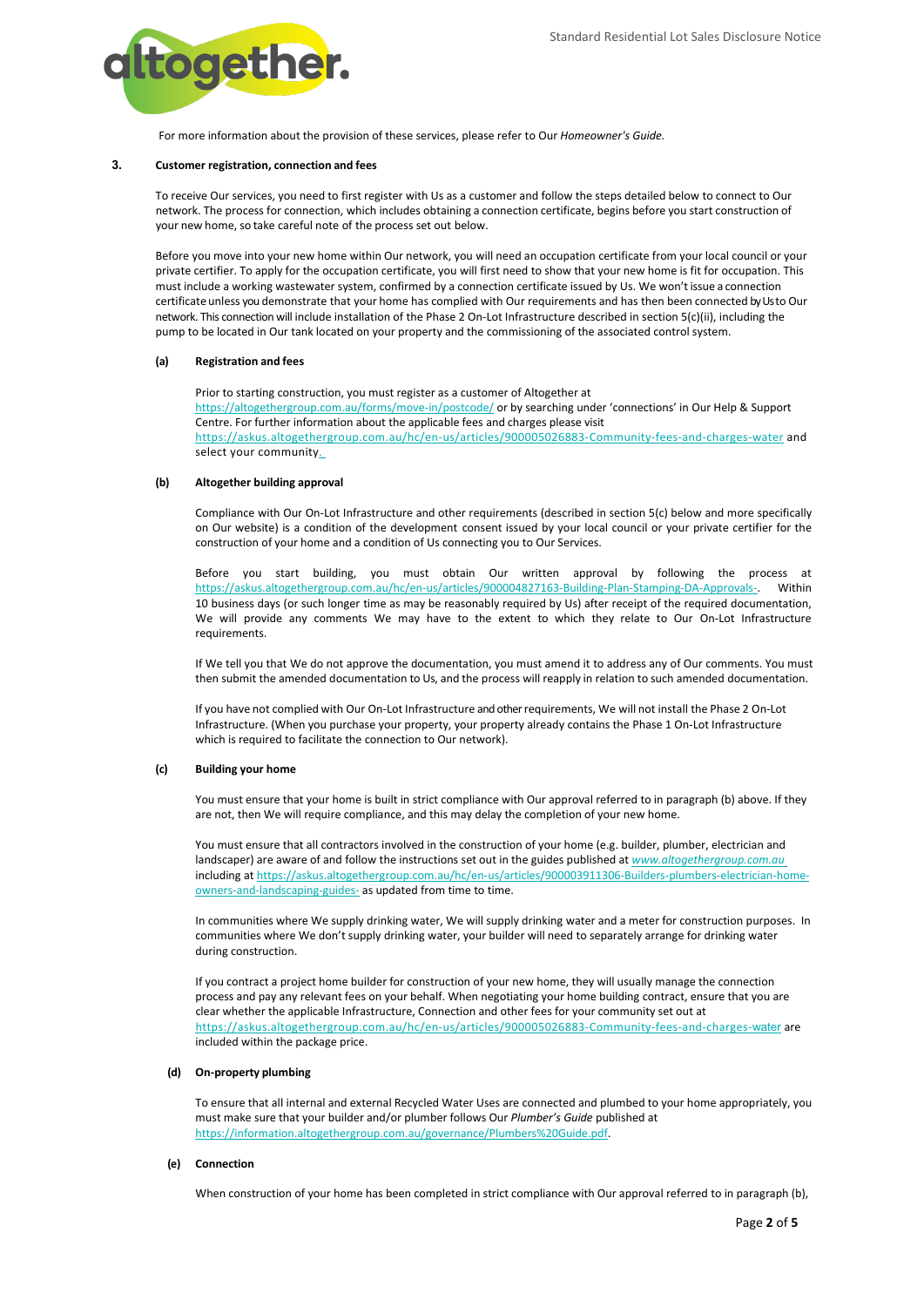

your home will have access to Our services when the following steps have also been completed:

- you will need to activate the customer connection process for wastewater and recycled water set out at [https://askus.altogethergroup.com.au/hc/en-us/articles/900003911506-Applying-to-connect-your-home;](https://askus.altogethergroup.com.au/hc/en-us/articles/900003911506-Applying-to-connect-your-home)
- (ii) if all applicable fees have been paid, We will then complete a pre-connection inspection; and (iii) within about 10 business days after the pre-connection inspection, unless We find that the building plans as
- approved by Us have not been complied with, We will arrange for installation of the Phase 2 On-Lot Infrastructure.

On installation, your home will have access to Our services. We will issue a connection certificate, which will enable you to apply to your local Council or private certifier for an occupation certificate. Your occupation certificate will provide you with authority to move into your home.

#### **4. Customer contract and fees**

The terms and conditions of supply of the services are set out in Our customer contract published at <https://information.altogethergroup.com.au/governance/Water%20Customer%20Contract.pdf> entered into between you and Us as part of Our customer registration process.

In addition to any Infrastructure Fee referred to i[n https://askus.altogethergroup.com.au/hc/en-us/articles/900005026883-](https://askus.altogethergroup.com.au/hc/en-us/articles/900005026883-Community-fees-and-charges-water) [Community-fees-and-charges-water](https://askus.altogethergroup.com.au/hc/en-us/articles/900005026883-Community-fees-and-charges-water) and payable prior to connection of your wastewater service, you will also have to pay Us for the ongoing supply of the wastewater and recycled water services starting from installation of the Phase 2 On-Lot Infrastructure and (where applicable) the drinking water services from the connection of drinking water prior to home construction. For details of these fees and charges just select your community from the options at the above link.

#### **5. System Infrastructure**

The Licensed Network Operator is regulated by IPART. The Licensed Network Operator is responsible for operating and maintaining all recycled water (which excludes drinking water) and wastewater infrastructure within the community, including the following:

#### **(a) Local Water Centre**

A local water centre (which includes plant and equipment for wastewater treatment and recycled water production, together with associated storage) is or will be located within the community and is responsible for treatment of wastewater from your property and others within the community, and production and delivery of recycled water for Recycled Water Uses to your property and others within the community.

#### **(b) Our Network**

Our Network located within the community comprises:

- a wastewater collection reticulation network (known as a pressure sewer network) which takes wastewaterfrom your property and delivers it to the local water centre;
- (ii) a recycled water reticulation delivery network which takes recycled water from the local water centre anddelivers it to your property for Recycled Water Uses; and
- (iii) where applicable in your community, a drinking water reticulation delivery network, which may include storage and re-chlorination infrastructure, from a bulk connection with the nearby public water utility.

Our Network is operated and maintained by the Licensed Network Operator.

#### **(c) On-lot Infrastructure**

The infrastructure owned by Us or Our nominee and located on your property (**On-Lot Infrastructure**) is generally shown in the diagrams in Our *Homeowner's Guide* and comprises:

#### **(i)** *Phase 1 On-LotInfrastructure*

The Phase 1 On-Lot Infrastructure comprises an in-ground wastewater collection tank, a boundary kit and discharge pipework and a capped recycled water pipe connecting your property to Our Network. In communities where We provide drinking water, it will also include a capped drinking water pipe connecting your property to Our drinking water network.

Although it is located on your property, the Phase 1 On-Lot Infrastructure will remain the property of Us or Our nominee. If you sell your property, it remains on the property and is used by the next owner.

#### **(ii)** *Phase 2 On-Lot Infrastructure*

Once you have registered as a customer of Altogether in accordance with Our customer registration process outlined above and your home has been constructed, We will arrange for supply and installation of the Phase 2 On-Lot Infrastructure. This comprises a pressure sewer grinder pump and levelsensor located in the in-ground wastewater collection tank forming part of the Phase 1 On-Lot Infrastructure, an alarm/control panel, electrical circuitry between Our alarm/control panel and the tank, a recycled water meter and, in some cases, a drinking water meter and a data management/telemetry unit.

In some communities this infrastructure has already been paid for. To find out if this is the case, please visit at: <https://askus.altogethergroup.com.au/hc/en-us/articles/900005026883-Community-fees-and-charges-water>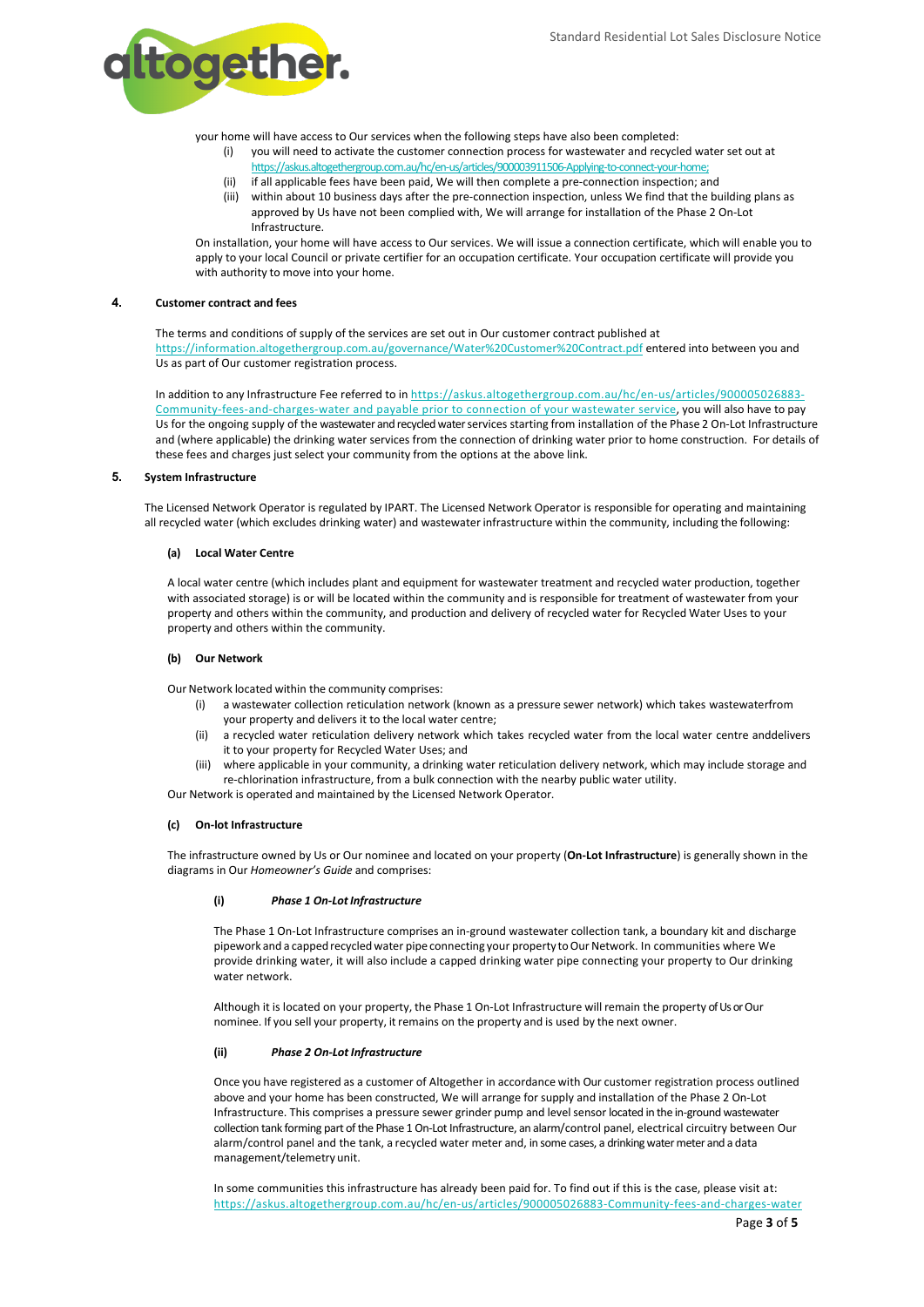

and select your community from the options at this link.

Although it is located on your property, the Phase 2 On-Lot Infrastructure will remain the property of Us or Our nominee. If you sell your property, it remains on the property and is used by the next owner.

Connecting to Our recycled water reticulation delivery network will satisfy the requirements of the Reticulated Alternative Water Supply criteria for the purposes of BASIX. BASIX is the Building Sustainability Index Implemented by New South Wales legislation. Additionally, as you will have access to Our recycled water reticulation delivery network, you do **not** need to install a rainwater tank, pump and ancillary infrastructure at your property, which would otherwise be required for you to satisfyBASIX requirements prior to obtaining your occupation certificate. Connection will also enable you to obtain a connection certificate from us and an occupation certificate from your council or private certifier, which provides authority for you to move into your new home.

#### **(iii)** *On-Lot Infrastructure access, operation and maintenance*

Under Our customer contract (as described in 4 above):

- A. you must ensure that We have safe access to your property to install, commission, inspect, test, maintain, repair, alter, upgrade or replace Our On-Lot Infrastructure - see section 9.1 of the customer contract;
- B. you are responsible for:
	- maintaining all electrical circuitry between your electricity meter and the control/alarm panel; and
	- $\triangleright$  any damage to or obstruction or blockage impeding the operation of On-Lot Infrastructure, to the extent not caused or contributed to by Us; and
- C. We are responsible for maintaining and repairing On-Lot Infrastructure:
	- at Our own cost to the extent to which, in its reasonable opinion, the need for the maintenance and repair is due to normal use in accordance with Our *Homeowner's Guide*; and
	- $\triangleright$  at your cost in all other cases, including damage to the extent not caused or contributed to by Us.

#### **6. Non-standard residential lots and proposed non-residential and multi-residential zoning and other uses**

This notice applies to standard residential lots on which it is proposed to construct a single residential dwelling only. Any additional dwellings on your property may increase the amount of wastewater discharge above what We allow for a single residential dwelling and therefore may require any or all of the following:

- **(a)** a separate in-ground wastewater collection tank
- **(b)** a second set of ongoing service fees to be paid
- **(c)** a capital contribution towards infrastructure costs.

Before You construct any additional dwelling on your property, you must therefore seek and obtain Our approval. We reserve the right to:

- **(d)** reject any proposal for an additional dwelling on your property; or
- **(e)** not consent to connect additional dwellings on your property to Our network.
- For more information, please visit Our website.

If your property is, or is to be, used for any commercial use (e.g., as a childcare centre) that may increase the wastewater discharge of the property:

- **(f)** you must first seek Our approval for the change in use;
- **(g)** We make no guarantee that We will consent to an additional connection to Our Network from your property; and
- **(h)** if an additional connection is approved by a certifier (whether a private certifier or council) but We don't consent to it, We reserve the right to serve only the existing connection to Our Network.

Our requirements for servicing multiple dwellings and commercial lots are addressed in Our *Commercial and Multi-Residential Development Guidelines*.

# **7. On-sale of your property**

If, before registering as a customer with Us, you decide to sell your property, you must ensure that a copy of this document is enclosed with and forms part of your contract of sale with your purchaser.

If your sell your property after registering as a customer with Us, you must:

- **(a)** give Us your purchaser's details, including the settlement date and the purchaser's name and contact details. If you do not do so, you will remain liable for all fees and charges as if you continued to be the owner of your property; and
- **(b)** if any modifications have been made to the water plumbing at your property, arrange for a cross-connection check to be carried out by:
	- (i) a licensed plumber at your own cost and provide us with certificate from the plumber to the effect that it has carried out a satisfactory cross-connection check; or
	- (ii) our Licensed Network Operator, subject to payment of the applicable fee.

To receive Our services, your purchaser must:

- **(c)** register with Us as a customer; and
- **(d)** follow any applicable steps detailed in Section 3 above.